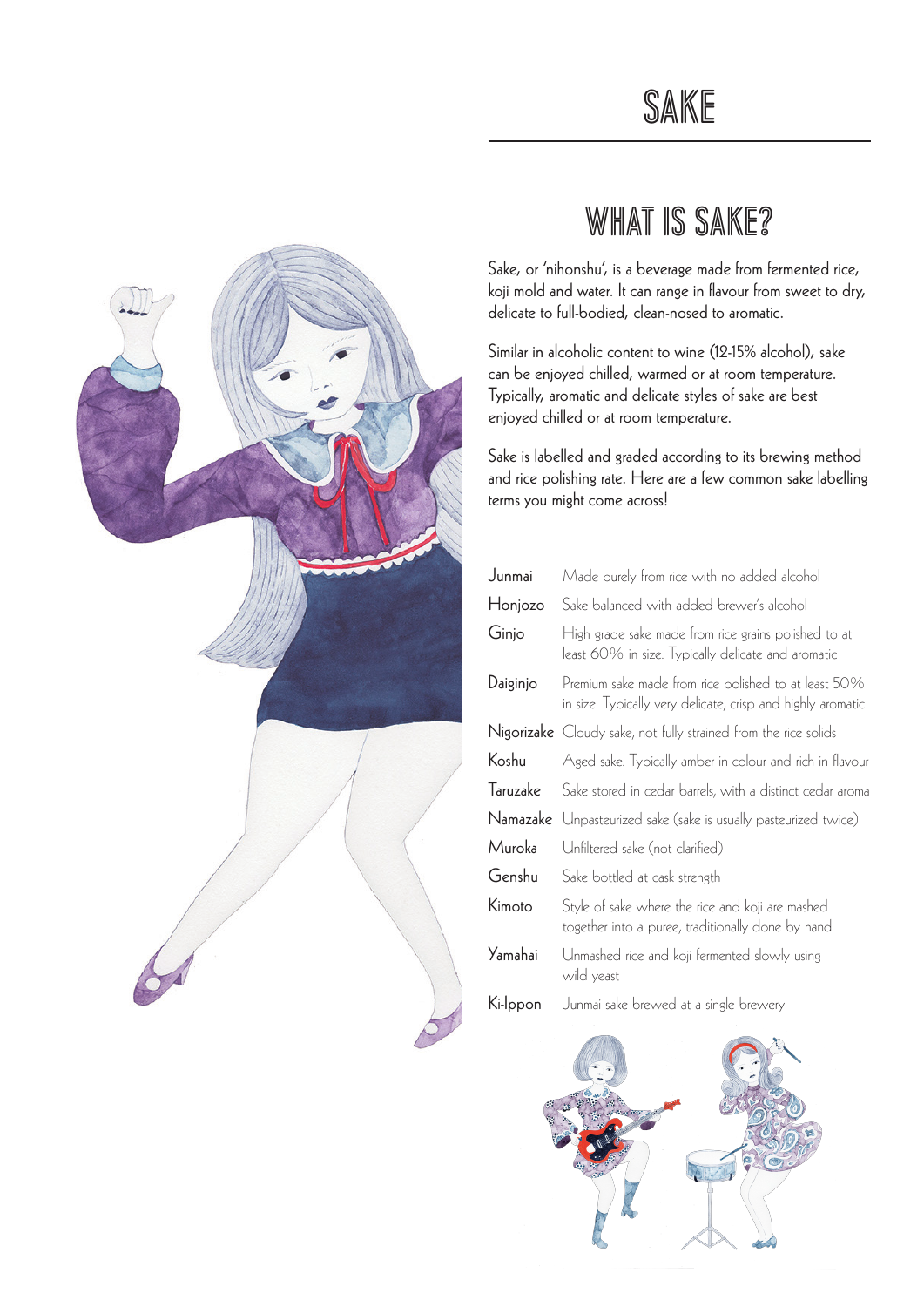## SAKE BY THE GLASS & Tokkuri (FLASK)

## SAKE BY THE BOTTLE

### Sparkling & Dessert Sake

|                                                                                                                                                               |                 | Glass / Tokkuri<br>100ml / 350ml | Han<br>Mild                |
|---------------------------------------------------------------------------------------------------------------------------------------------------------------|-----------------|----------------------------------|----------------------------|
| Kizakura Yamahai Jikomi<br>Mildly sweet with a rich, soft palate                                                                                              | Kyoto           | 9/28                             | Aai<br>Light               |
| Dassai 45 Junmai Daiginjo<br>Berry and summer fruit notes with hints of white chocolate. Good<br>with sashimi or grilled fish                                 | Yamaguchi       | 13/40                            | Sayu<br>Swee               |
| Tsukasabotan Senchu Hassaku Junmai<br>Crisp, super-dry and clean with a smooth finish                                                                         | Kochi           | 11/35                            | Akaı<br>Mad                |
| Tomizu Tokubetsu Junmai<br>Semi-dry with bright green fruit, lightly sweet and mellow with mild<br>astringency. Pairs well with sushi and sashimi             | Yamagata        | 11 / 35                          |                            |
| Manrei Muroka Nama Genshu<br>Rich unpasteurized cask-strength sake with notes of cacao, barley and<br>yeast with acidity and mild effervescence on the tongue | Saga            | 14/43                            | Shicl<br>Rich,             |
| Sawahime Kimoto Junmai<br>Earthy and rich body, crisp mellow finish. A good sake for                                                                          | Tochigi         | 11/35                            | Alac<br>Fresh              |
| having warm, matches well with smoked or grilled dishes                                                                                                       |                 |                                  | Shira<br>Light             |
|                                                                                                                                                               |                 | Glass / Bottle<br>100ml / 300ml  | Hon<br>Fragra              |
| Akane Akamaishu Junmai<br>Made from red rice. Natural sweetness, light fruit notes, rosé colour                                                               | Hyogo 10.5 / 27 |                                  | Suist<br>Daigi<br>Swee     |
|                                                                                                                                                               |                 |                                  | Asal<br>$D_{\Gamma Y_{I}}$ |

| Hana Awaka Sparkling Sake (250ml)<br>Mild sweetness with light acidity                                  | Hyogo     | 19                             |
|---------------------------------------------------------------------------------------------------------|-----------|--------------------------------|
| Aai Sparkling Sake (330ml)<br>Light bodied, smooth and semi-dry                                         | Saitama   | 33                             |
| Sayuri Nigori (300ml)<br>Sweet and floral with mildly creamy texture. Best enjoyed chilled              | Hyogo     | 24                             |
| Akane Akamaishu Junmai (300ml)<br>Made from red rice. Natural sweetness, light fruit notes, rosé colour | Hyogo     | 27                             |
|                                                                                                         |           | 300ml Bottle<br>$(2-3$ serves) |
| Shichiken Fuurin Bizan Junmai<br>Rich, dry and crisp with good amount of umami                          | Yamanashi | 31                             |
| Aladdin Junmai Ginjo<br>Fresh apple and melon on the nose, light and clean finish                       | Fukushima | 30                             |
| Shirataki Jozen Junmai Ginjo<br>Light, clean and dry with aromatic nose                                 | Niigata   | 31                             |
| Homare Kiwami Junmai Daiginjo<br>Fragrant, soft, smooth with clean and light finish                     | Fukushima | 32                             |
| Suishin Gowarimigaki Junmai<br>Daiginjo Genshu<br>Sweet, medium body with fruity melon nose             | Hiroshima | 50                             |
| Asabiraki Namburyu Daiginjo<br>Dry, rich flavour with nashi pear nose and crisp finish                  | lwate     | 42                             |
| Hourai Kaden Tezukuri Junmai Ginjo                                                                      | Gifu      | 33                             |

Light and smooth, fruity notes with a crisp dryness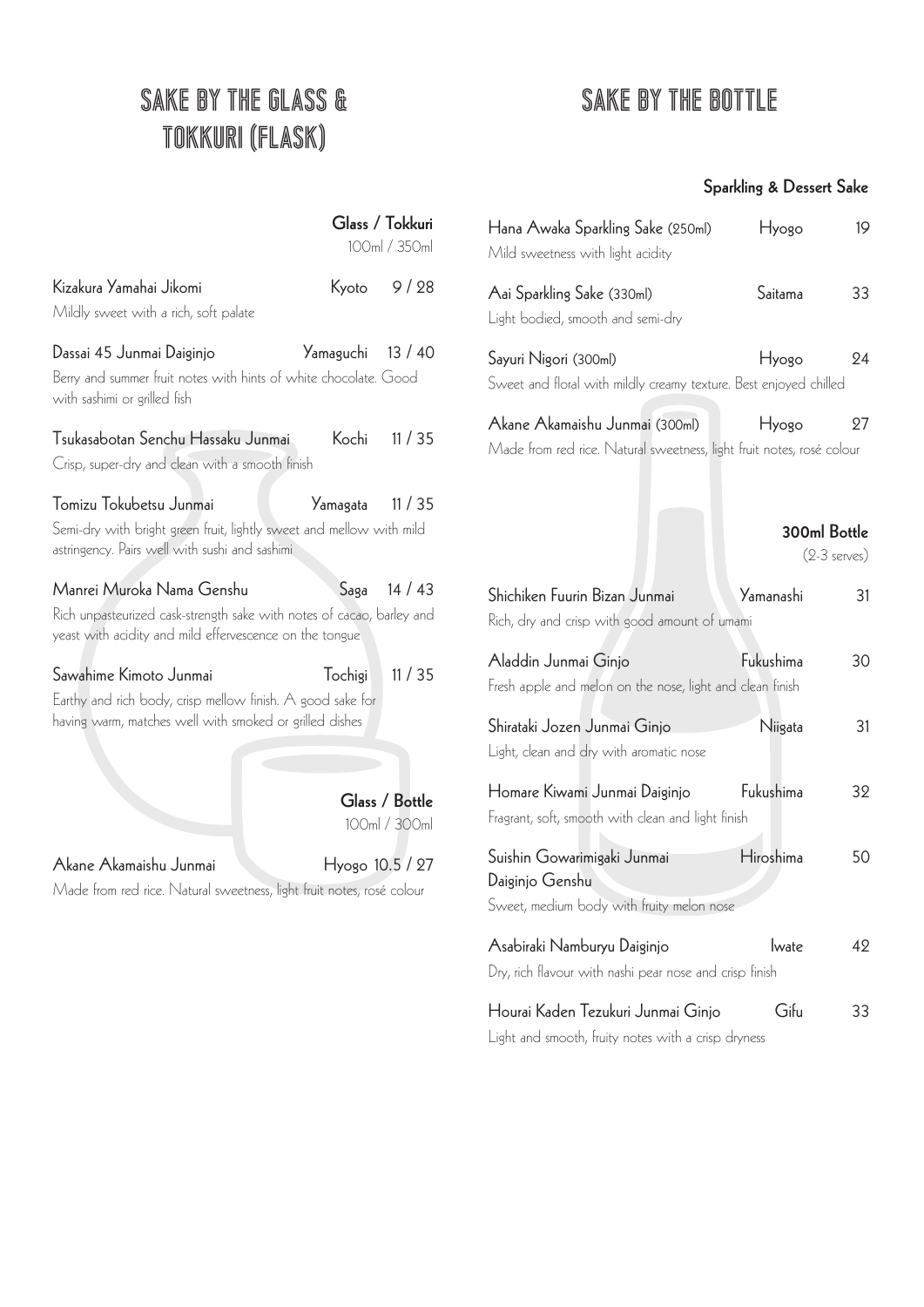## SAKE BY THE BOTTLE

 $790mR<sub>other</sub>$ 

|                                                                                                                                    |                | $(5-7$ serves) |
|------------------------------------------------------------------------------------------------------------------------------------|----------------|----------------|
| Asahiyama Junmai<br>Rich, smooth, semi-dry with clean finish                                                                       | Niigata        | 53             |
| Ippin Chokara Junmai<br>Smooth umami with crisp, super dry finish                                                                  | <b>Ibaraki</b> | 55             |
| Taiheizan 55 Junmai Ginjo<br>Soft and mellow with fruit and umami notes and hint of sweetness                                      | Akita          | 63             |
| Sha Hatsukumi Donati Junmai Ginjo<br>Fruity with well-balanced acidity                                                             | Nagano         | 91             |
| Shichiken Junmai Ginjo<br>Mellow and rich with acidity and yoghurt notes                                                           | Yamanashi      | 96             |
| Tamanohikari Yamahai Junmai Ginjo<br>Rich with balanced acidity and depth of flavour. Good with grilled<br>meats and hotpot dishes | Kyoto          | 70             |
| Zaku Megumi no Tomo Junmai Ginjo<br>Rich acidity, medium-rich body with subtle pear and anise notes                                | Mie            | 80             |
| Nanbu Bijin Junmai Daiginjo<br>Soft, smooth and delicately sweet with elegant fruity notes                                         | <i>wate</i>    | 101            |
| Hyaku Moku Alt.3 Junmai Daiginjo<br>Fruity, light and complex premium blended sake                                                 | Hyogo          | 157            |
| Banshu Ikkon Karakuchi Junmai<br>Super dry with smooth umami and sharp finish                                                      | Hyogo          | 87             |

SHOCHU

Shochu is a distilled Japanese spirit produced from various starch sources such as Sweet Potato, Barley, Brown Sugar or rice. Some shochu like Awamori can be aged as well.

While similar in nature to vodka, shochu is usually about 20-25% alcohol content and is not charcoal filtered, retaining flavour and characteristics from its source.

Shochu is often enjoyed on the rocks, with hot water (Oyuwari), ice and chilled water (Mizuwari), with fruit juice or with soda water and citrus juice (Chu-hai).

|                          | <b>Type</b>      | Origin    | Glass |
|--------------------------|------------------|-----------|-------|
|                          |                  |           | 45ml  |
| Kinmiya                  | Sugar Cane       | Mie       | 8     |
| Towari                   | Soba (Buckwheat) | Miyazaki  | 9     |
| Tomino Hozan             | Sweet Potato     | Kagoshima | 9.5   |
| Kiccho Hozan             | Sweet Potato     | Kagoshima | 9.5   |
| Kannoko                  | Barley           | Kagoshima | 8.5   |
| Shiro no Takumi          | Rice.            | Kagoshima | 9     |
| Kariyushi                | Awamori (Rice)   | Okinawa   | 9     |
| Tantakatan               | Shiso            | Hokkaido  | 9     |
| <b>Beniotome Kakubin</b> | Sesame           | Fukushima | 9     |

# UMESHU & FRUIT SAKE

Umeshu and other Japanese fruit liquors are made by infusing fruit and sugar in a sake or shochu base. They are usually enjoyed on the rocks, or can also be enjoyed as a highball.

|                                         | Glass / Tokkuri |
|-----------------------------------------|-----------------|
|                                         | 100ml / 350ml   |
| Choya Mutenka House Umeshu              | 10/31           |
| House-made Yuzu-Shu (Japanese Citrus)   | 10/31           |
| House-made lyokan-Shu (Bitter Mandarin) | 10/31           |
| Choya Kokuto Umeshu (Brown Sugar)       | 16/48           |
| Rien Nashi Sake (Nashi Pear)            | 18/54           |
| Tantakatan Shiso Umeshu (Shiso Herb)    | 11 / 35         |
|                                         |                 |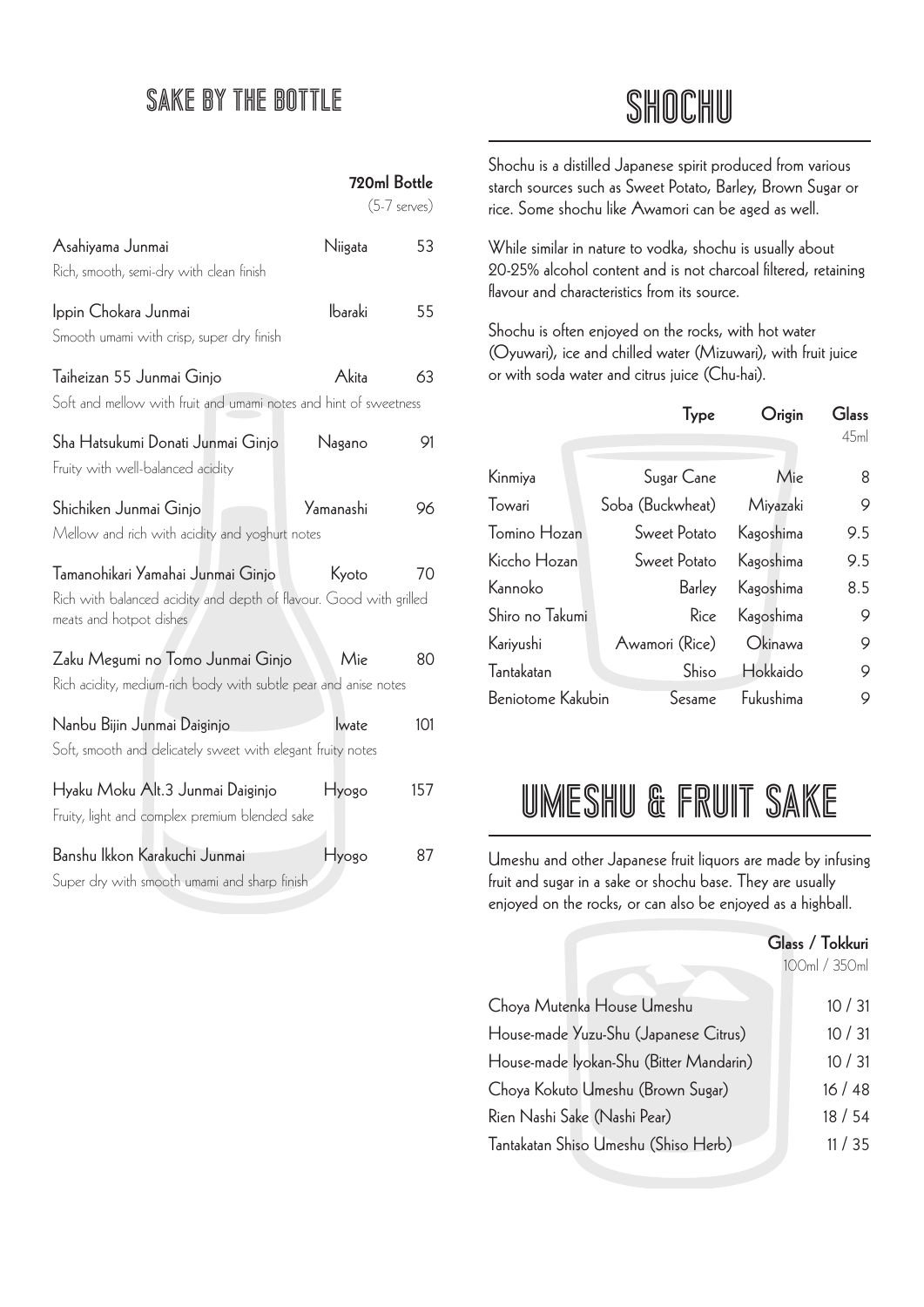# **BEER**

| Japanese Beer on Tap         |                   |       |                 |  |  |  |
|------------------------------|-------------------|-------|-----------------|--|--|--|
| Orion Premium Draft          | Lager             | 400ml | 11              |  |  |  |
| <b>Bottled Japanese Beer</b> |                   |       |                 |  |  |  |
| Sapporo                      | Lager             | 355ml | 9               |  |  |  |
| Asahi                        | Lager             | 334ml | 10 <sup>1</sup> |  |  |  |
| Asahi Dry Black              | Dark Lager        | 334ml | 10 <sup>1</sup> |  |  |  |
| Asahi Soukai                 | Mid-Strength Beer | 330ml | 8               |  |  |  |
| Cider                        |                   |       |                 |  |  |  |
| Kaiju Golden Axe             | Apple Cider       | 375ml | 9               |  |  |  |
|                              |                   |       |                 |  |  |  |

Please refer to the specials board for our current craft beer line-up!

# Non-Alcoholic

| Soft Drinks<br>-<br>Coke, Coke No Sugar, Lemonade, Tonic Water, Dry Ginger Ale,<br>Iced Green Tea                                |   |
|----------------------------------------------------------------------------------------------------------------------------------|---|
| Mixed and Premium Soft Drinks                                                                                                    | 5 |
| Lemon Lime Bitters, Yuzu Lemonade, Raspberry Lemonade, Calpico,<br>Bundaberg Ginger Beer                                         |   |
| <b>Hot Drinks</b>                                                                                                                | 5 |
| Espresso Coffee, Hot Chocolate, Matcha Latte, English Breakfast,<br>Earl Grey, Peppermint, Camomile, Sencha, Genmaicha, Houjicha |   |
| Fruit Juices                                                                                                                     | 5 |
| Orange, Apple, Cranberry, Pineapple                                                                                              |   |
| MOCKTAILS                                                                                                                        |   |
| $D_2$ , $D_{212}$ , $D \perp \square$ $C \perp D_2$ , $D \perp \perp \square$                                                    |   |

| Baby Rita Raspberry Shrub, Pineapple, Lemon                  | 10  |
|--------------------------------------------------------------|-----|
| Sakura Teng Apple Juice, Orgeat, Lemon, Shiso                | 19. |
| Taiyo no Hana Passionfruit, Pineapple, Lime, Bitter Mandarin | 19. |
| <b>Summertime</b> Coconut Syrup, Calpico, Pineapple, Yuzu    |     |

| <b>Sparkling</b>                                 |                   | <b>Glass Bottle</b> |    |
|--------------------------------------------------|-------------------|---------------------|----|
| Westwood Cuvee Blanc                             | Victoria          | 9                   | 40 |
| Politini Prosecco                                | King Valley       |                     | 52 |
|                                                  |                   |                     |    |
| Rosé                                             |                   | Glass Bottle        |    |
| Rosa by KT 2018                                  | Clare Valley 10.5 |                     | 48 |
| White                                            |                   | <b>Glass Bottle</b> |    |
| Yarrawood Sauvignon Blanc 2020 Yarra Valley      |                   | 10 <sup>1</sup>     | 46 |
| Jackson Estate 'Shelter Belt'<br>Chardonnay 2018 | Marlborough       |                     | 48 |
| Wine x Sam Pinot Gris 2021 Strathbogie Ranges    |                   | 10                  | 46 |
| Byrne Family Riesling 2020                       | Clare Valley      |                     | 44 |

#### Red Glass Bottle

| Indented Head Pinot Noir 2018 Bellarine Pen.         |  |                   | 10 $\circ$                 | 46    |
|------------------------------------------------------|--|-------------------|----------------------------|-------|
| Tallarida Pinot Noir 2018                            |  | Mornington Pen.   | $\mathcal{L}^{\text{max}}$ | 50    |
| Richard Hamilton 'Little Road'<br><b>Shiraz 2020</b> |  | McLaren Vale 10.5 |                            | 48    |
| Heritage Barossa Shiraz 2018                         |  | Barossa Valley    |                            | $-50$ |
| Impressionist Tempranillo 2020                       |  | Eden Valley       | $\mathcal{L}^{\text{max}}$ | 40    |
| Les Courtilles Côtes du Rhône 2013                   |  | France            |                            | 59    |

# WINE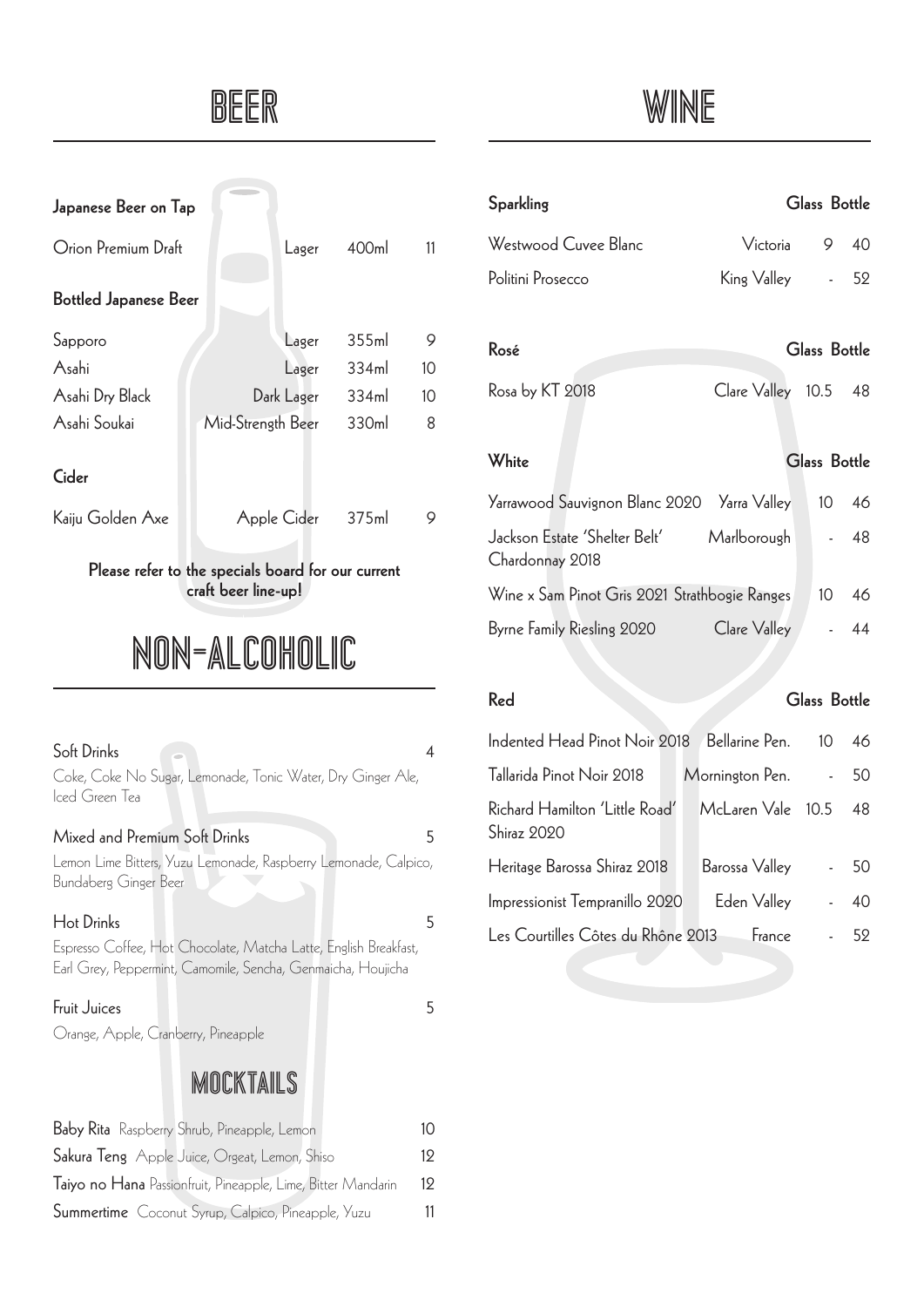# COCKTAILS

Fancy something classic, off the menu or non-alcoholic? Let us know!

#### Espresso Martini 19

Sugar Cane Shochu, Kahlua, Frangelico, Espresso Coffee, Chocolate Bitters and Molasses

### Monkey Sour 20

Barley Shochu, Banana Liqueur, Fresh Lemon Juice, Chartreuse and Peach Bitters\*

### Rita Chao 19

Gin, Shiso Umeshu, Raspberry Shrub, Pineapple Juice and Fresh Lemon Juice

#### Emy Jackson 19

Rum, Yuzushu, Pineapple Juice, Maraschino Liqueur and Sparkling Wine

#### Double-O-Nine 21

Buckwheat Shochu, Montenegro Amaro, Pedro Ximenez Sherry and Dry Vermouth

#### Shintaro 22

Gin, Ginger Liqueur, Apricot Brandy, Togarashi Umeshu, Iyokan Bitter Mandarin Juice\*

### Tonbei the Mist 20

Shiso Shochu, Dry Vermouth, Violette Liqueur, Blueberry Syrup, Orange Bitters, Soda Water, Cranberry & Lemon Juice

### Zubeko Bancho 19

Sugar Cane Shochu, Apple Liqueur, Chestnut Liqueur, Lemon Juice, Agave syrup and Peychaud's Bitters\*

### Pom Spritz 18

Apricot Brandy, Iyokan Bitter Mandarin Juice, Rhubarb Bitters and Sparkling Wine

# Japanese Whisky

### Koshi no Shinobu Pure Malt  $43\%$  Single Malt 19

World whiskies matured in ex-sherry and bourbon casks and finished in mizunara oak. Vanilla, plums, sandalwood and mint on the nose with vanilla, citrus and woodsmoke on the palate. Lingering mint and bittersweet finish

Akashi Red 40% Blend 15

Malt & grain blend of Japanese and Scottish whisky. Subtle cherry and spice, vanilla, and dried fruits with rounded mouthfeel.

#### Togouchi Beer Cask Finish 40% Blend 17

Finished in oak casks previously used to mature Martinique rum and later French IPA beer. Aromas of baked apples, nuts and corn flakes all coated by a discreet peat. Delicate sweetness on the finish with light peat.

### Ichiro's Double Distilleries 46% Blend 26

Honey suckle and red apple, well rounded with oak on nose. Sweet spices of cinnamon, nutmeg and slight ginger on the palate with a honeyed malt finish. Lingering oak, mint and spices.

## **MARS WHISKY**

At 798m above sea level in the alps of Nagano, Mars Shinshu is the highest whisky distillery in Japan. Tsunuki is Mars' second distillery, located in Kagoshima.

## Mars Maltage Cosmo 43% Blend 19

Soft vanilla notes with sweet red fruit. Orange oil and chocolate, fresh barley and toasty oak on the palate. Finishes with fresh plum and white grape. Cereals and chocolate biscuits

### Mars Komagatake L.E 2020 50% Single Malt 35

Matured in sherry and American white oak casks before being bottled at 50%. Notes of mixed fruits, vanilla, sweet honey and a gentle, creamy mouthfeel

\*Our sours are made with plant-based Wonderfoam and are suitable for vegans